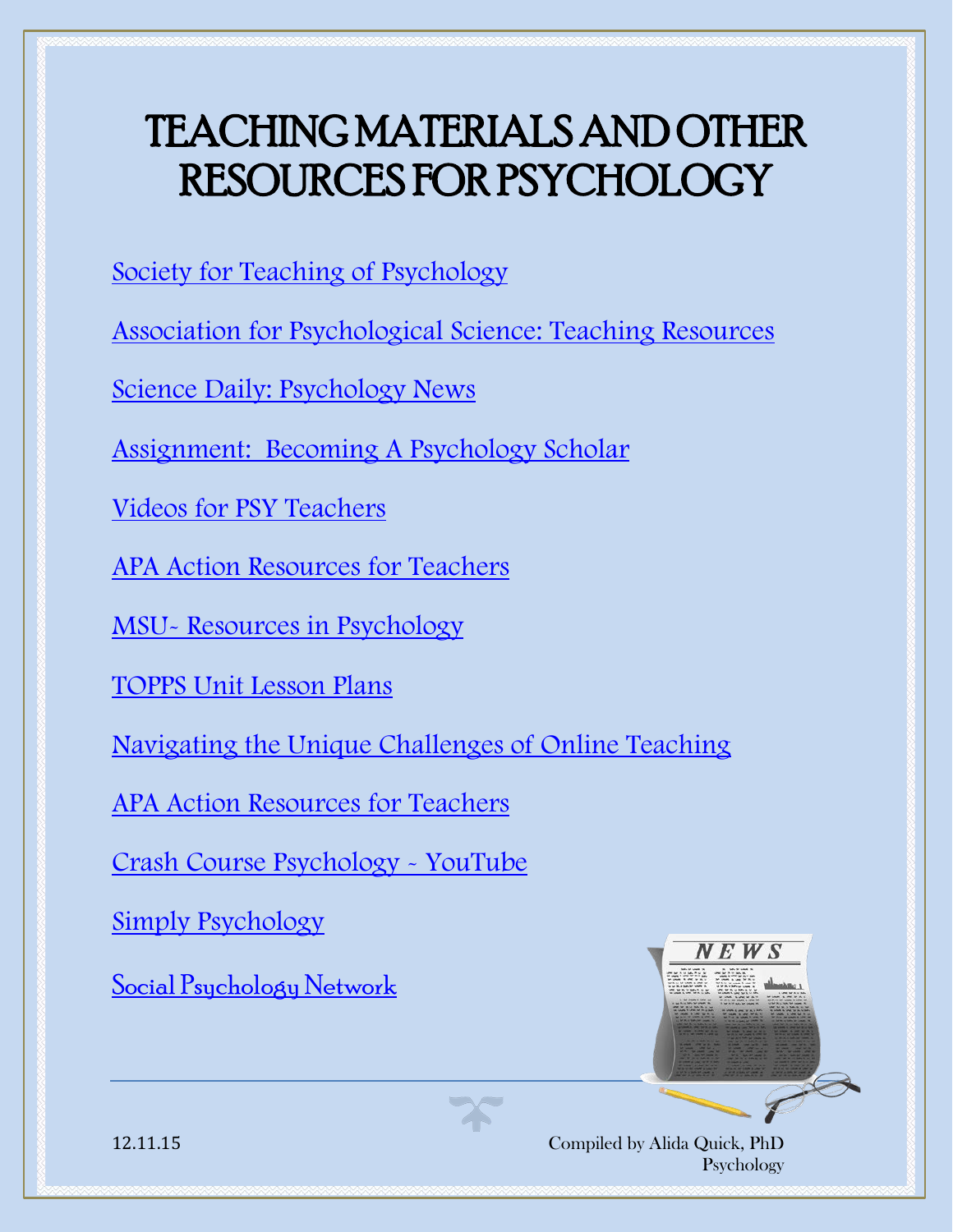[Teaching Resources: APA/TOPPS](http://www.apa.org/ed/precollege/topss/resources.aspx)

[Webcasts and Online Materials for Psychology Teachers](http://www.apa.org/ed/precollege/topss/webcasts-modules.aspx)

[Teaching of Psych Idea Exchange: An OTRP Resource](http://topix.teachpsych.org/w/page/19980993/FrontPage)

[Missouri State Psychology Teaching Resources](http://psychology.missouristate.edu/webresources.htm)

[Rutgers Library: Open Source Textbooks in Psychology](http://libguides.rutgers.edu/c.php?g=336435&p=2265847)

[NOBA](http://nobaproject.com/)

[Intelligence](http://nobaproject.com/textbooks/discover-psychology-a-brief-introductory-text/modules/intelligence)

[Prejudice and Discrimination](http://nobaproject.com/textbooks/discover-psychology-a-brief-introductory-text/modules/prejudice-discrimination-and-stereotyping)

[Your Amazing Brain](http://youramazingbrain.org/teachers/default.htm)

[Teaching High School Psychology](http://teachinghighschoolpsychology.blogspot.com/#sthash.11P2q0ix.dpbs)

[SPSSI Teaching Resources](https://www.spssi.org/index.cfm?fuseaction=Page.viewPage&pageId=647)

[Breaking the Prejudice Habit](http://breakingprejudice.org/)

[Psychology Blogs, Podcasts, and RSS feeds](https://www.socialpsychology.org/blogs.htm)



12.11.15 Compiled by Alida Quick, PhD Psychology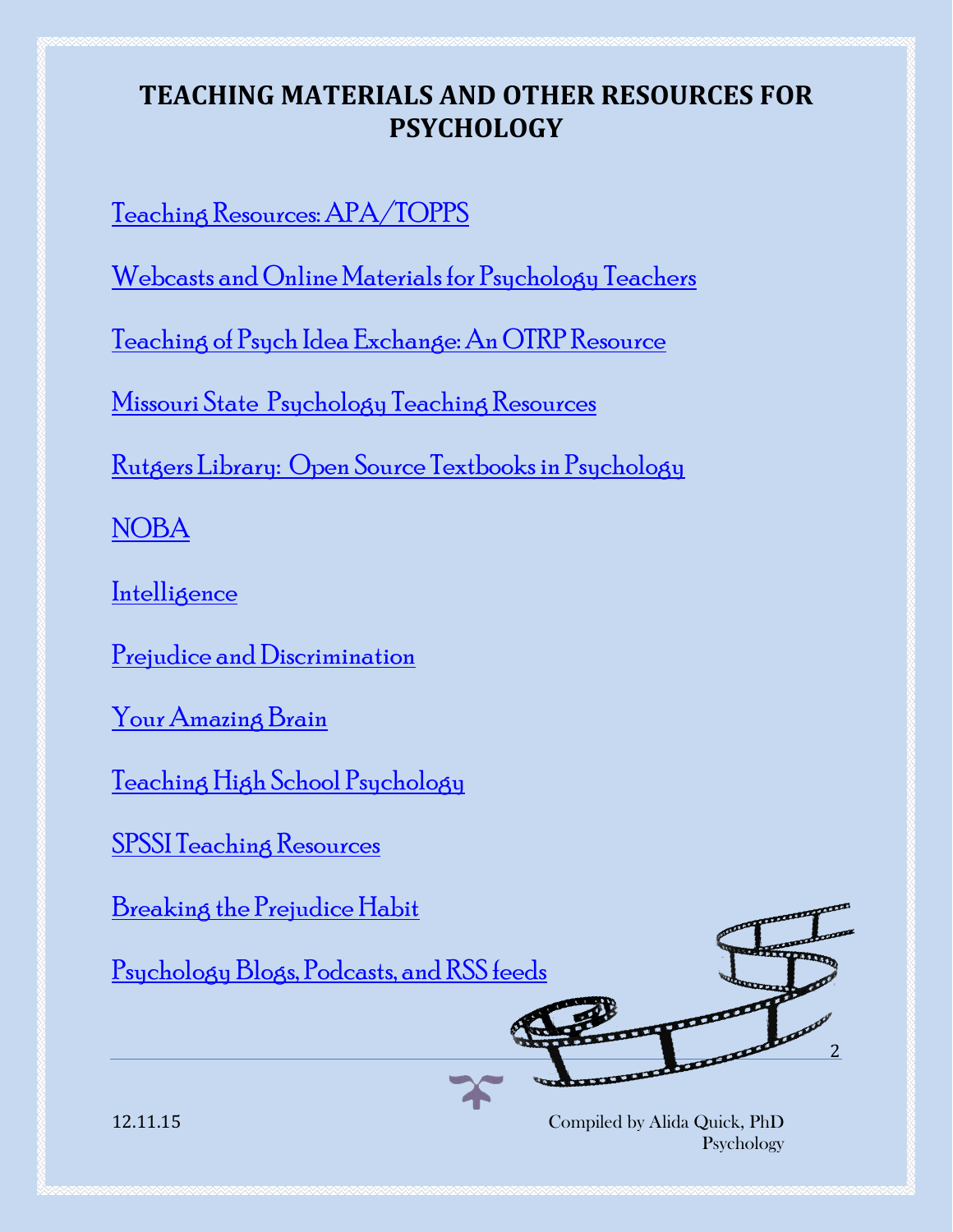[The Jigsaw Classroom](https://www.jigsaw.org/)

[Alley Dog](http://toppsych.alleydog.com/)

[Psychology Podcasts](http://www.apa.org/monitor/2012/01/podcasts.aspx)

[Scientific American](http://www.scientificamerican.com/multimedia/) (60 second podcasts)

[Psychology Podcasts](https://player.fm/featured/psychology)

[Webcast Berkley Psychology](http://webcast.berkeley.edu/series.html#c,d,Psychology)

[Teaching Resources: Iowa Teachers of Psychology](http://www.uni.edu/walsh/teachresources.html)

[Merlot](https://www.merlot.org/merlot/index.htm)

[Merlot](https://www.merlot.org/merlot/materials.htm?keywords=psychology&scope=1&discipline=%255BCOMMONS%255D&search.x=11&search.y=8)

[Navigating the Unique Challenges of Online Teaching](http://www.apa.org/ed/precollege/undergrad/ptacc/online-teaching.aspx)

[Rubrics](http://course1.winona.edu/shatfield/air/rubrics.htm)

[Pedagogy Unbound](http://www.pedagogyunbound.com/)

Ted Talks - [Psychology](https://www.ted.com/topics/psychology)

[All About Psychology](http://www.all-about-psychology.com/psychology-podcasts.html)



12.11.15 Compiled by Alida Quick, PhD Psychology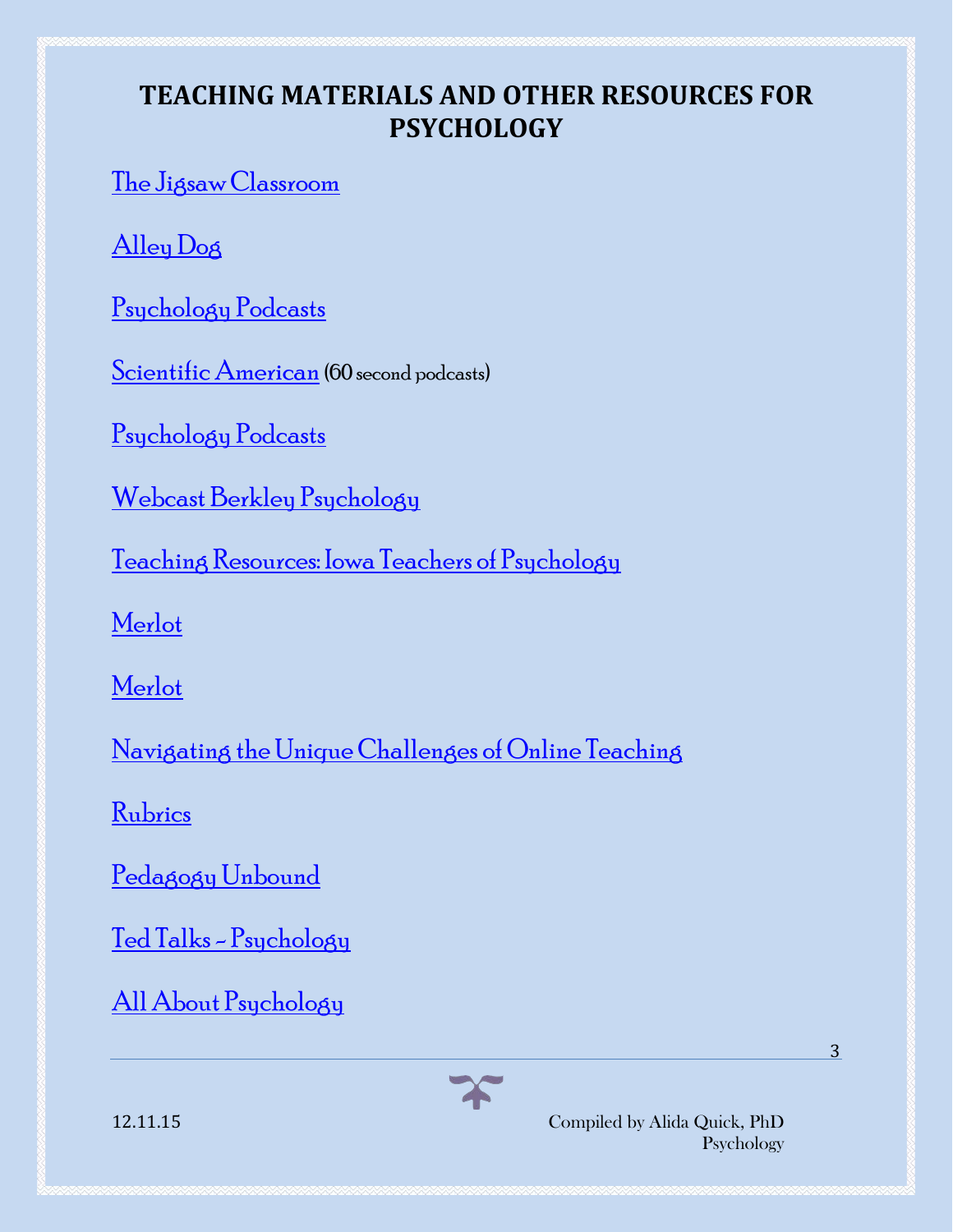[Psychology Files in Everyday Life](https://player.fm/series/3000)

[Psych Central](http://psychcentral.com/resources/)

[Neuroscience for Kids](http://faculty.washington.edu/chudler/neurok.html)

[Explore the Nervous System](https://faculty.washington.edu/chudler/introb.html)

[Psych Central Virtual Classroom](http://allpsych.com/psychology101)

ITunesU: Podcasts in Psychology ASSORTED

[Resources for Teaching Social Psychology](http://jfmueller.faculty.noctrl.edu/crow/)

[Personality Pedagogy](http://personalitypedagogy.arcadia.edu/pmwiki/pmwiki.php?n=Content.AssignmentsExercisesAndActivities)

[Explorable: Psychology Guide](https://explorable.com/psychology)

[Using Film to Teach Psychology](http://teachpsych.org/resources/Documents/otrp/resources/nelson06.pdf)

[Films for Psychology Students](http://blog.online.saintleo.edu/degree-programs/18-Must-See-Films-For-Psychology-Students)

[Resources for Teaching Research and Statistics in Psychology](http://teachpsychscience.org/)



12.11.15 Compiled by Alida Quick, PhD Psychology 4